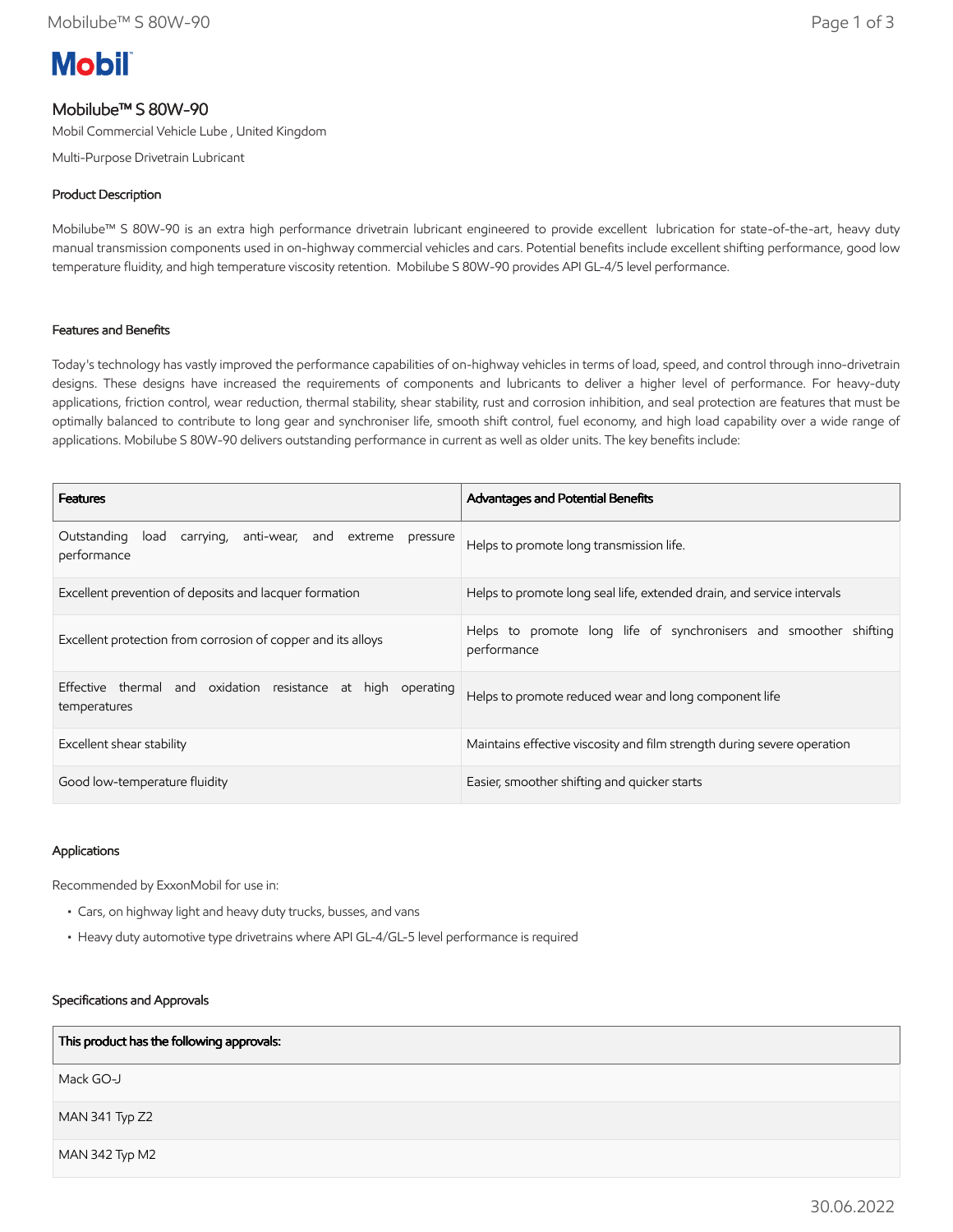| This product has the following approvals: |
|-------------------------------------------|
| MB-Approval 235.0                         |
| ZF TE-ML 02B                              |
| ZF TE-ML 05A                              |
| ZF TE-ML 12L                              |
| ZF TE-ML 12M                              |
| ZF TE-ML 16B                              |
| ZF TE-ML 19B                              |
| ZF TE-ML 21A                              |

| This product is recommended for use in applications requiring: |
|----------------------------------------------------------------|
| API GL-4                                                       |
| MAN 341 Typ E2                                                 |
| Meritor O76-D                                                  |
| MIL (US) MIL-PRF-2105E                                         |
| ZF TE-ML 08                                                    |

| This product meets or exceeds the requirements of: |
|----------------------------------------------------|
| API GL-5                                           |
| API MT-1                                           |
| R. Bosch AS TE-ML 08                               |
| <b>ISUZU Axle Oil</b>                              |
| Scania STO 1:0                                     |
| ISUZU Large Manual Transmission Oil                |
| ZF TE-ML 07A                                       |
| SCANIA STO 1:1G                                    |

### Properties and Specifications

| Property |            |
|----------|------------|
| Grade    | SAE 80W-90 |